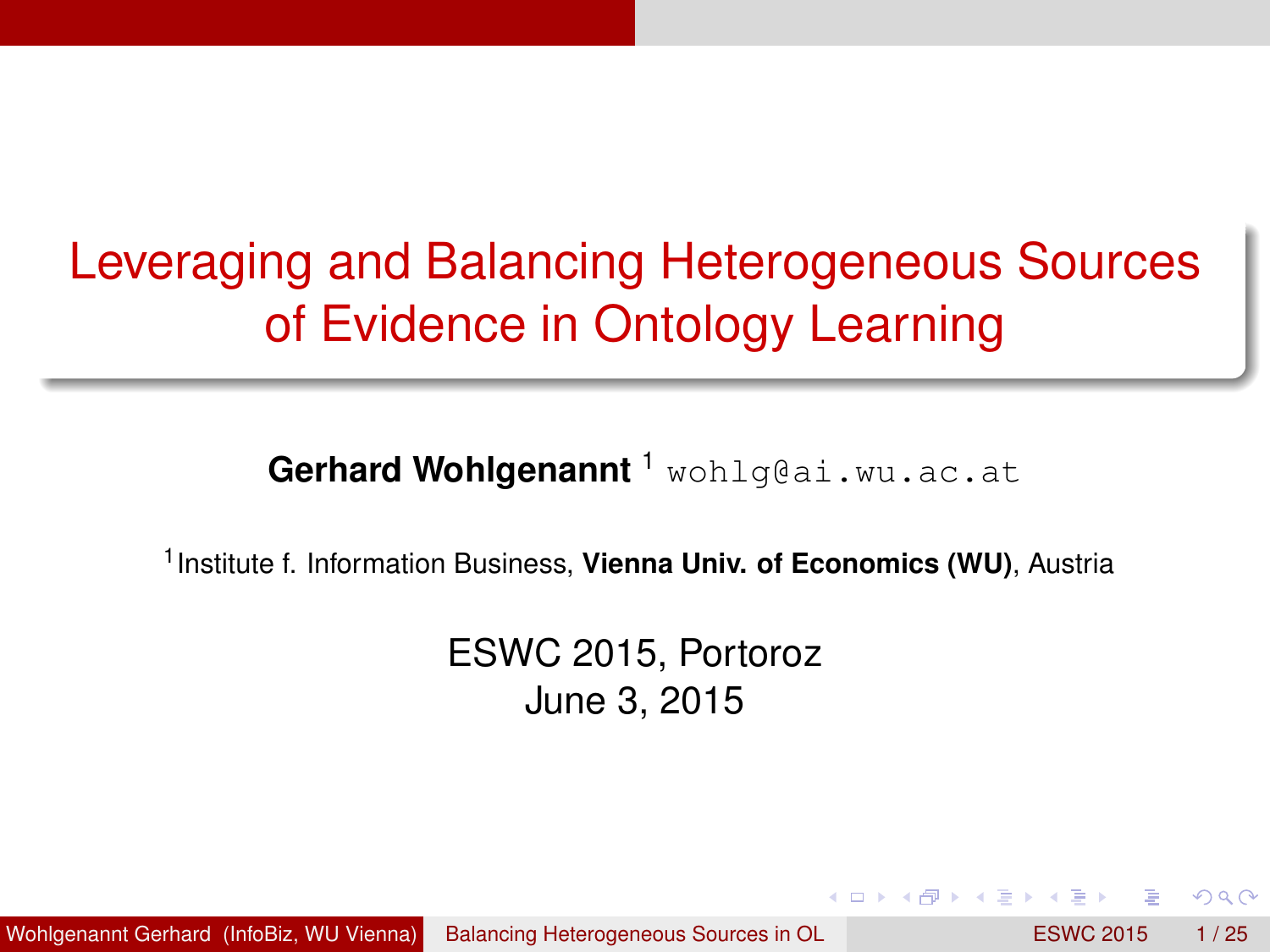#### Overview – What to expect

General aim: Evaluate how to best use information from **multiple and heterogeneous sources of evidence** in ontology learning – to improve **system accuracy**

- Starting with basic concepts: Ontology learning, a description of our system and the evidence sources used
- Experiments to address research questions. **Influence of**:
	- How many evidence sources used?
	- How much evidence per source?
	- **•** Source quality
	- $\bullet$  . . .

#### **• Conclusions**

<span id="page-1-0"></span> $\Omega$ 

イロト イ押ト イヨト イヨト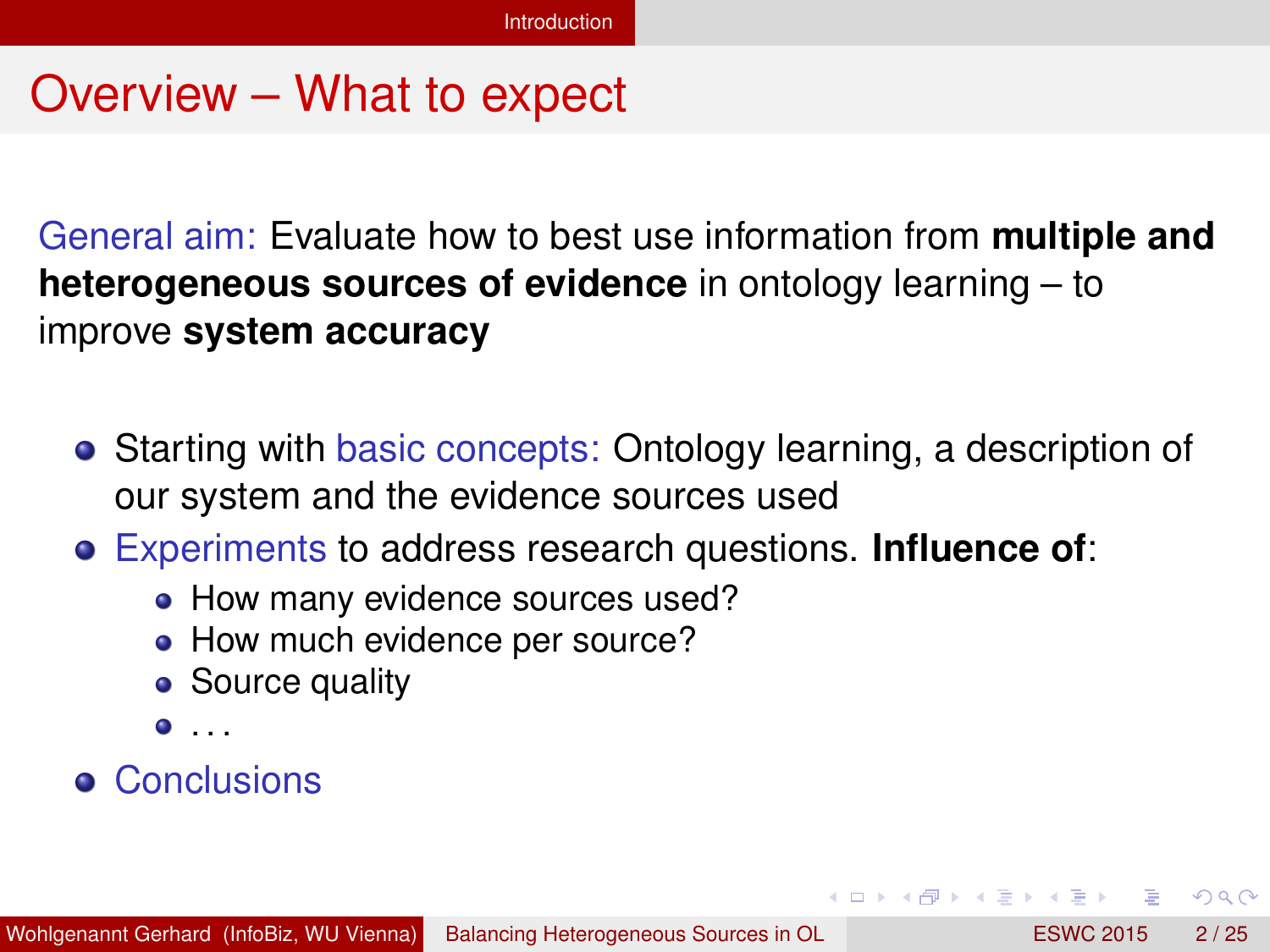## Introduction & Concepts

- Ontologies: Provide vocabulary used on the Semantic Web.
- Ontology construction expensive  $\rightarrow$  methods such as Ontology Learning and Crowdsourcing to bootstrap  $\rightarrow$  make more the process scalable and cheaper
- Ontology Learning: Use of supervised and unsupervised methods to (semi-) automatically generate an ontology from data
- Ontology Learning traditionally from **one source**, usually a domain text corpus (simplified)
- Here: Many sources, how integrate and balance them?

<span id="page-2-0"></span> $\Omega$ 

イロト イ押 トイラト イラト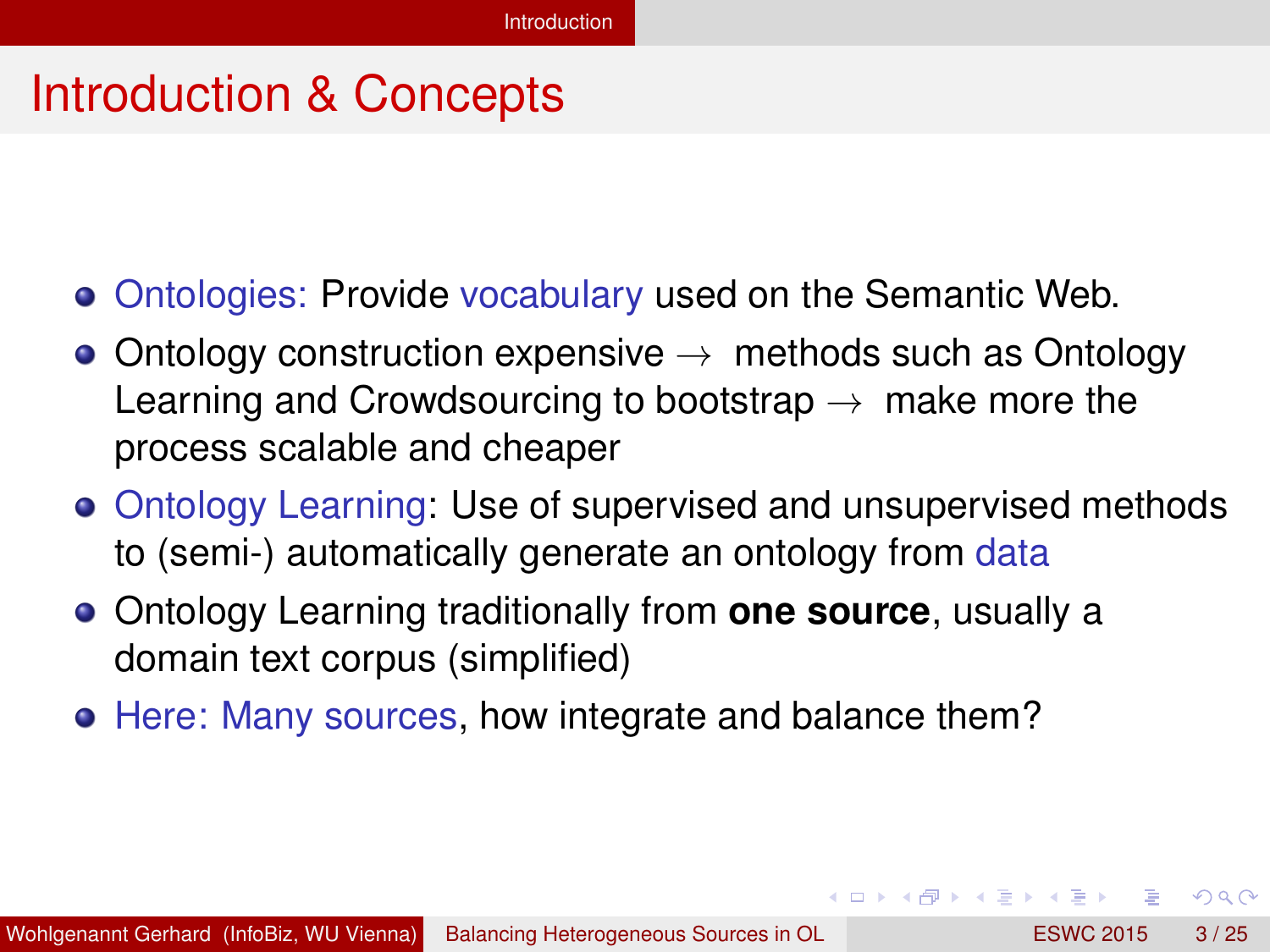# Our Ontology Learning System

#### **What it does:** Extend ontologies

- **1** Seed ontology
- 2 Collect evidence for new concepts
- <sup>3</sup> Determine new concepts and their position
- $4 \rightarrow$  extended ontology (light-weight)

<span id="page-3-0"></span> $\Omega$ 

医单位 医单

 $1.71 \times 1.71 \times$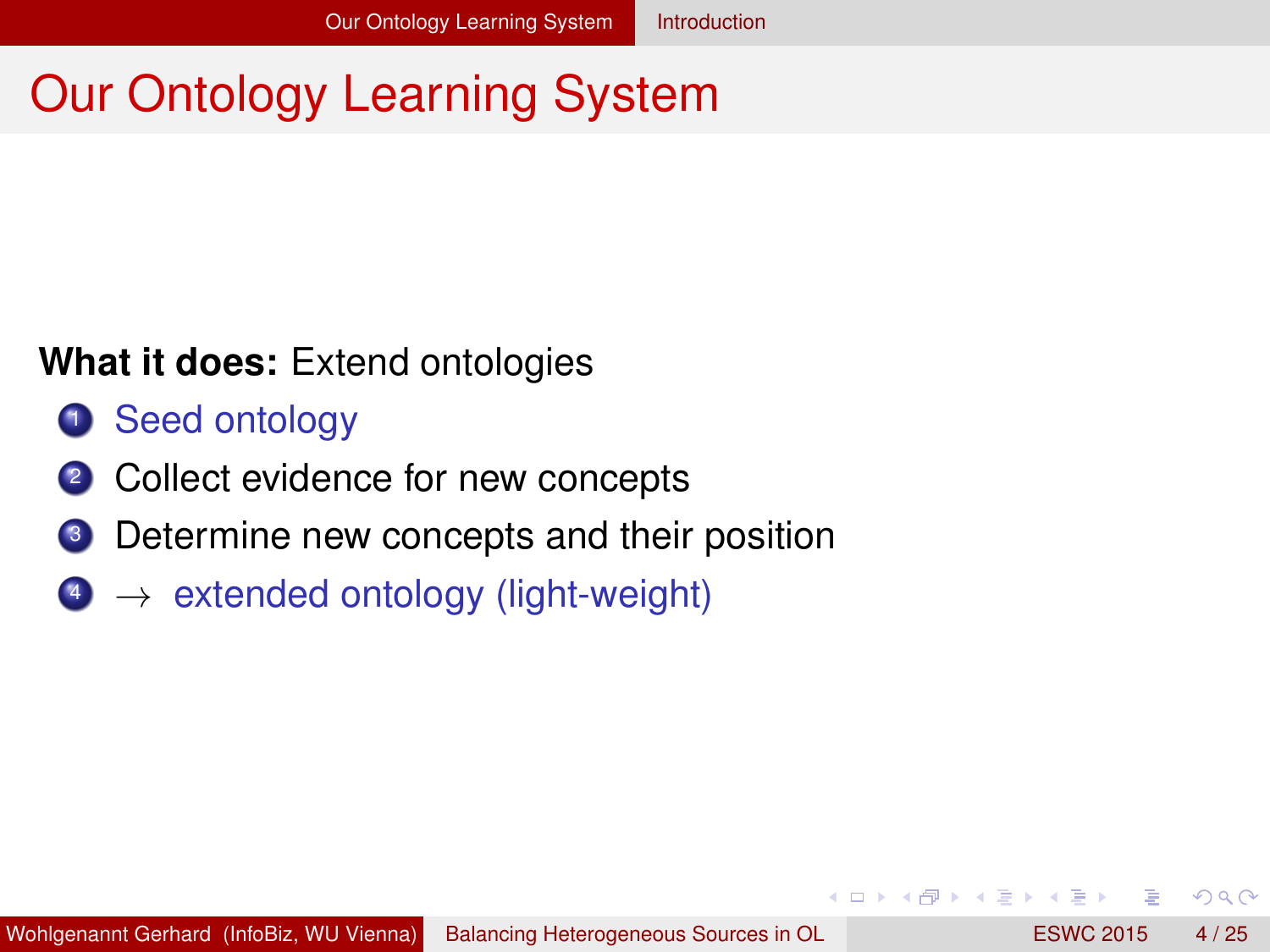## Example of an Extended Ontology

<span id="page-4-0"></span>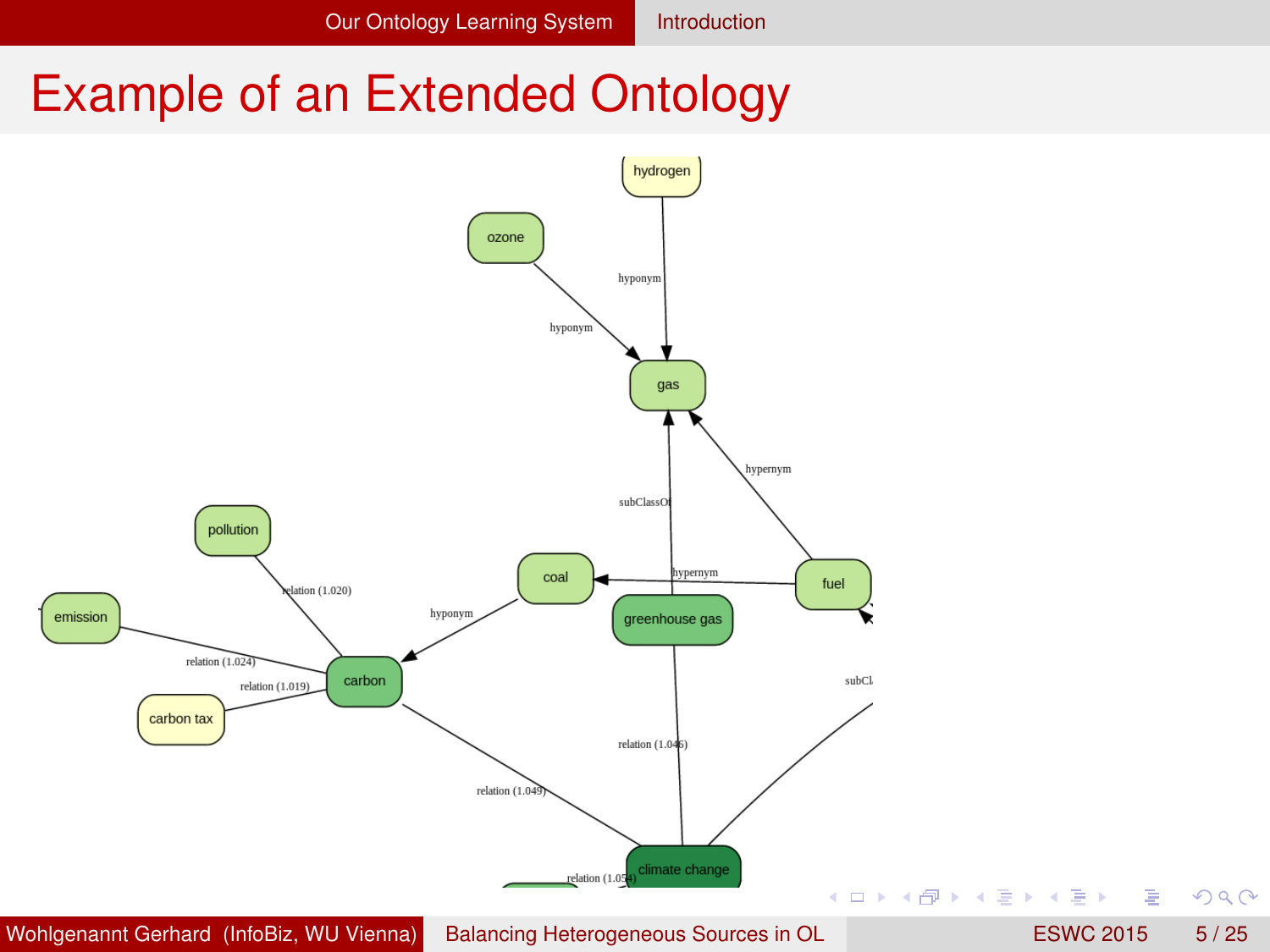## System Diagram





<span id="page-5-0"></span> $299$ 

メロトメ 御 トメ 君 トメ 君 ト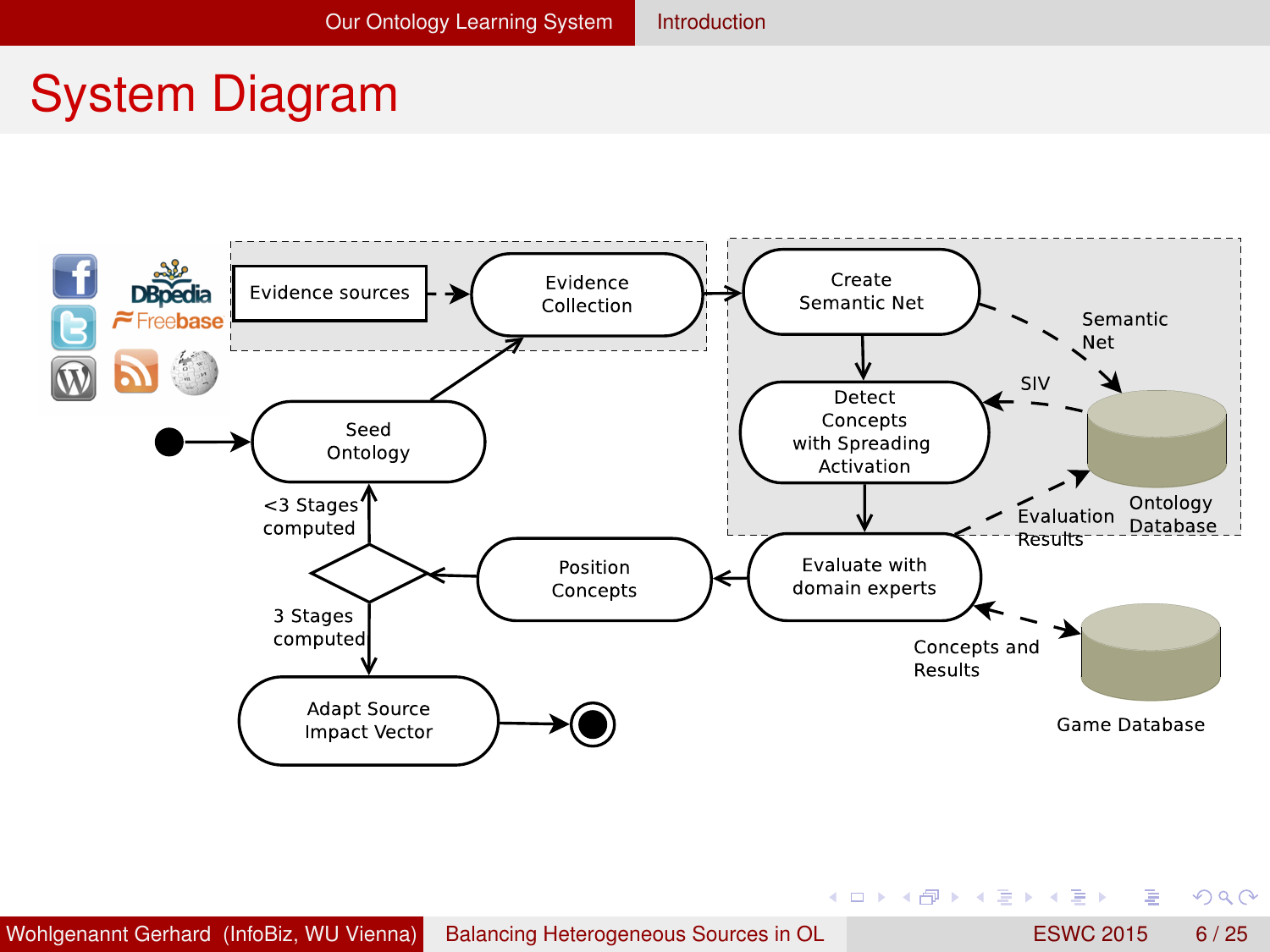#### Evidence Sources

- For given **seed concepts** → provide (domain) terms and relations to the system
- **•** In current configuration mostly based on **domain text** (keyword extraction, etc), but also **social media**, and **structured sources**
- **32 evidence sources** of heterogeneous quality, number of evidences, and type of source

<span id="page-6-0"></span> $\Omega$ 

医单侧 医单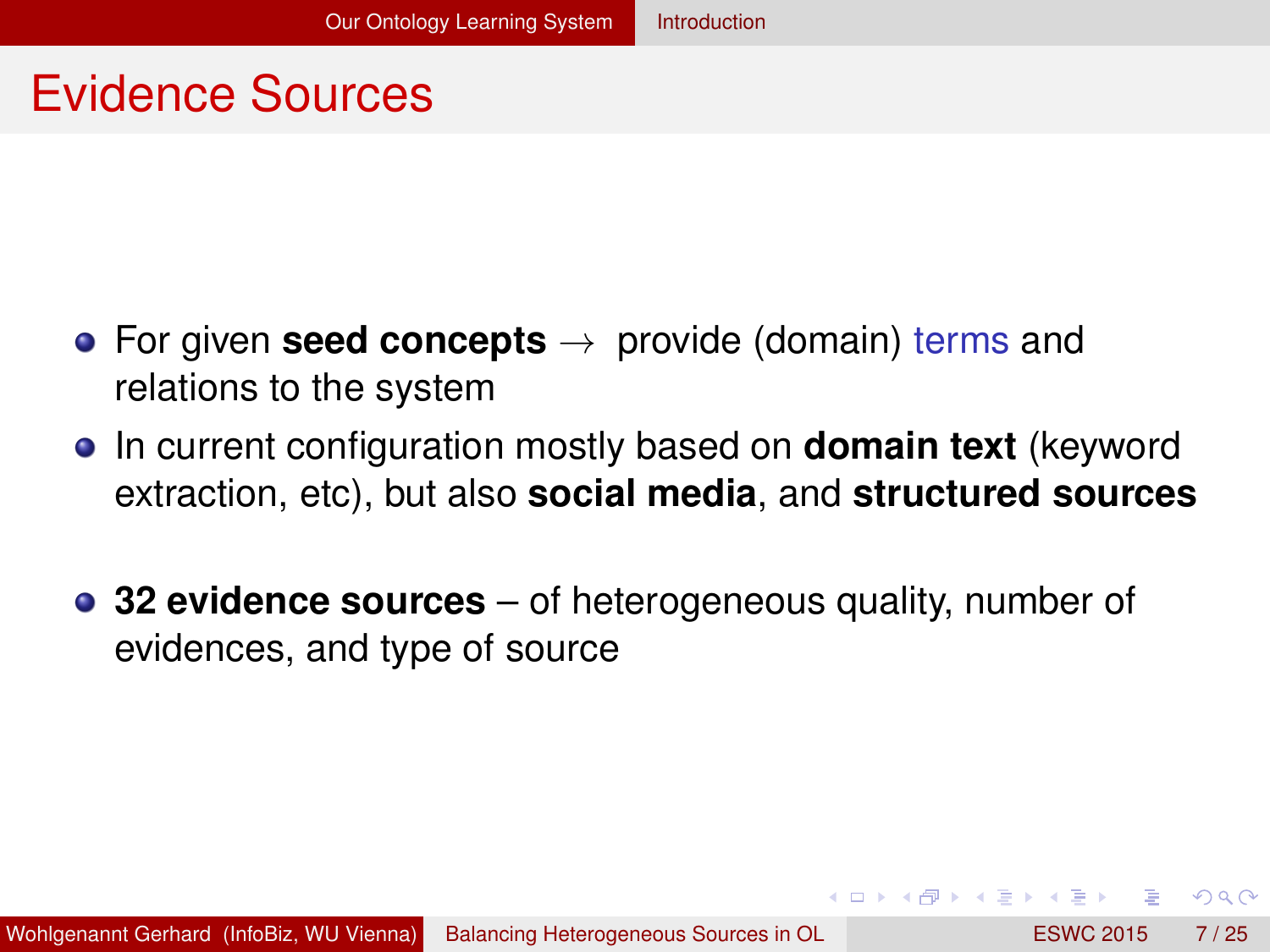### Data Sources



Data is collected (mirrored) every month to generate new ontologies from scratch (monthly).

4 17 18

<span id="page-7-0"></span>不同 医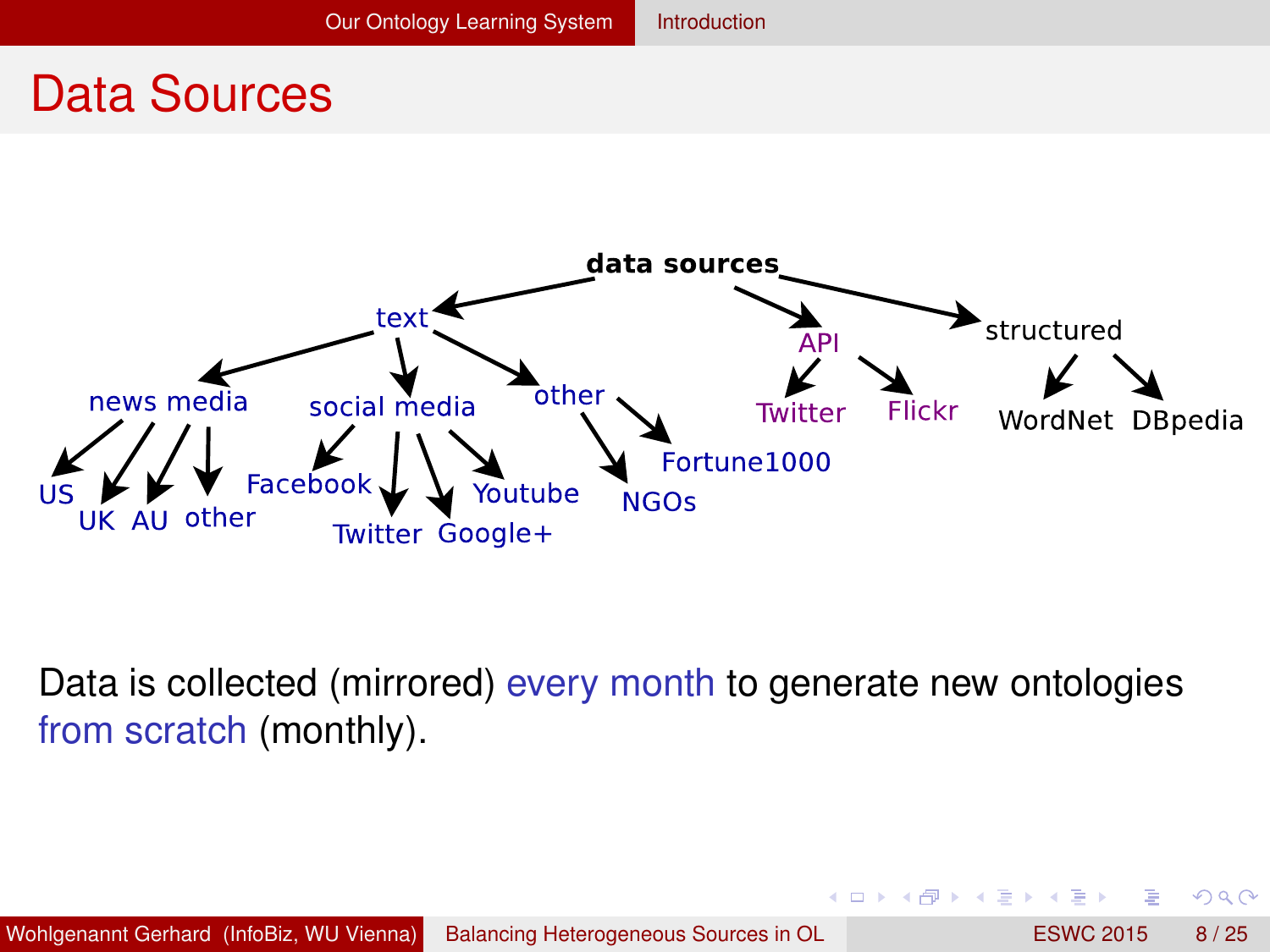#### Heterogeneous Evidence Sources – Part 1

|                        | Method     |             |                 |
|------------------------|------------|-------------|-----------------|
| Data sources           |            |             |                 |
| domain text from:      | Keyw./page | Keyw./sent. | Hearst patterns |
| US news media          |            |             |                 |
| UK news media          |            | 5           |                 |
| AU/NZ news media       |            |             |                 |
| other news media       | 10         |             | 12              |
| Social media: Twitter  | 13         |             | 14              |
| Social media: Youtube  | 15         |             | 16              |
| Social media: Facebook | 17         |             | 18              |
| Social media: Google+  | 19         |             | 20              |
| NGOs Websites          | 21         | 22          | 23              |
| Fortune 1000 Websites  | 24         | 25          | 26              |

Table : The 26 evidences sources used in the ontology learning process based on domain text. The data is collected from the Web to create corpora in monthly intervals.

<span id="page-8-0"></span> $\Omega$ 

**K ロ ト K 伺 ト K ヨ ト K**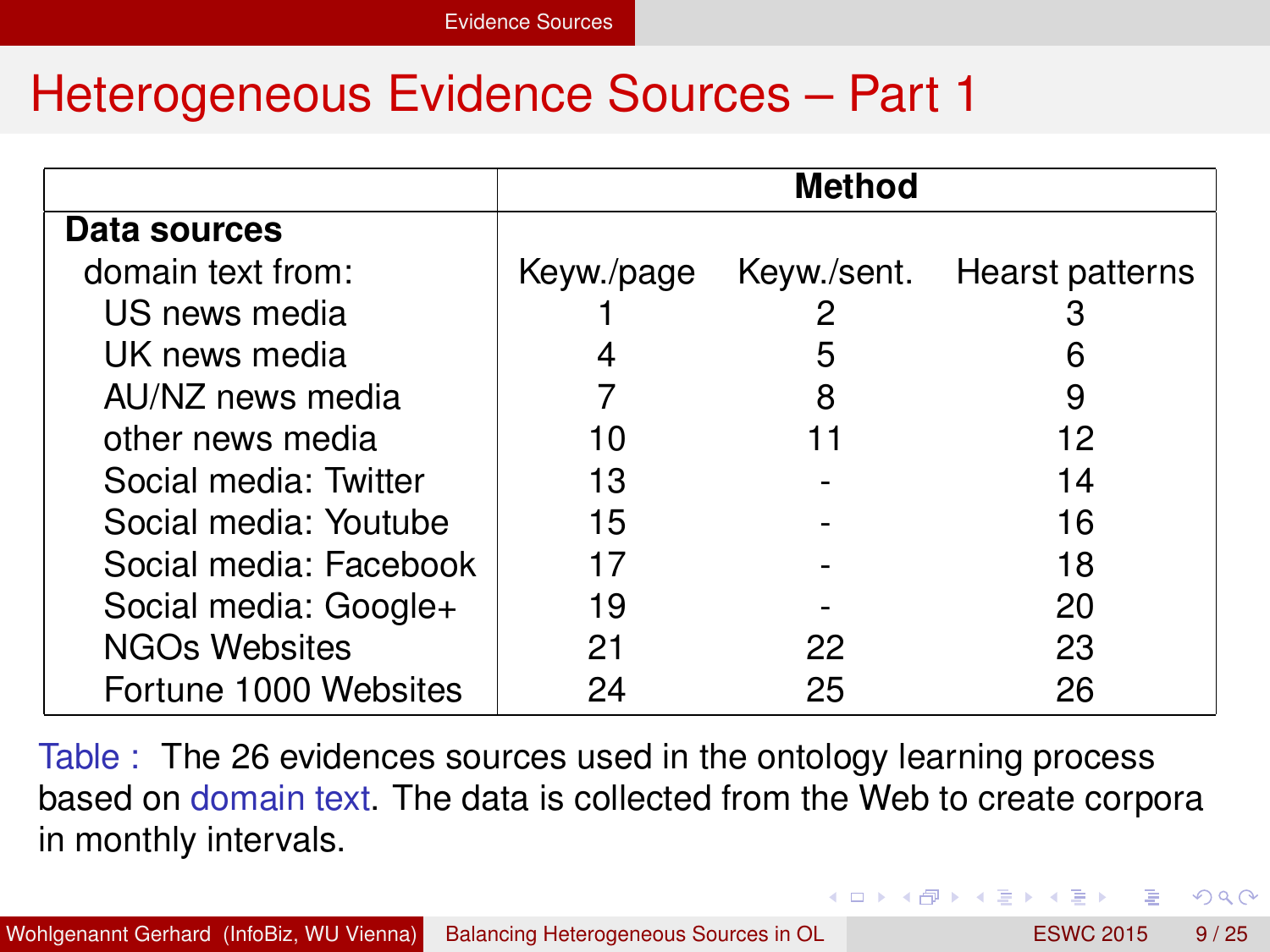#### Heterogeneous Evidence Sources – Part 2

|                | <b>Method</b>            |          |                     |    |    |
|----------------|--------------------------|----------|---------------------|----|----|
| Data source:   | hypernyms                | hyponyms | synonyms API SPARQL |    |    |
| WordNet        | 27                       | 28       | 29                  |    |    |
| <b>DBpedia</b> | $\overline{\phantom{0}}$ |          |                     |    | 30 |
| <b>Twitter</b> |                          |          |                     | 31 |    |
| Flickr         |                          |          |                     | 32 |    |

Table : The remaining 6 evidence sources, which are based on WordNet, Social Media APIs, and DBpedia.

4 0 8

<span id="page-9-0"></span> $\left\{ \left. \left( \mathsf{d} \mathsf{d} \right) \right| \times \left\{ \left( \mathsf{d} \right) \right| \times \left( \mathsf{d} \right) \right\}$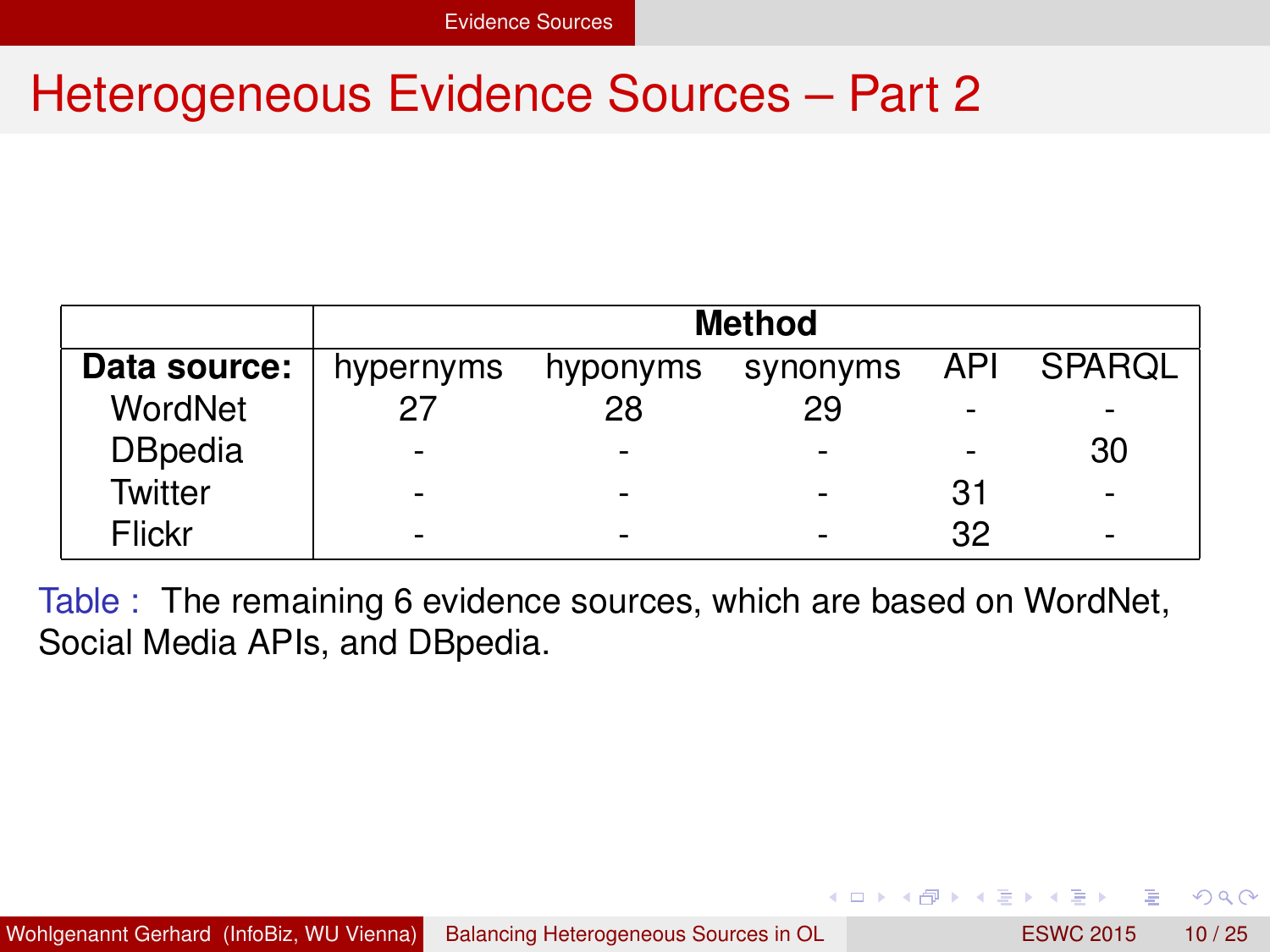## Example of Evidence – Keywords for "CO2"

First 12 terms found – sorted by significance . . .

| Term                  | Significance | Term       | Significance |
|-----------------------|--------------|------------|--------------|
| carbon price floor    | 164.85       | emission   | 110.48       |
| sec                   | 135.54       | air        | 99.99        |
| fertilisation         | 133.63       | waste      | 90.17        |
| <b>PM10</b>           | 123.45       | $0-62$ mph | 89.12        |
| environment committee | 121.27       | flame      | 86.74        |
| member state          | 114.62       | carbon tax | 78.53        |

 $A \cap \overline{B} \rightarrow A \Rightarrow A \Rightarrow A \Rightarrow B$ 

<span id="page-10-0"></span> $\Omega$ 

Table : Example evidence (keywords and their  $\chi^2$  co-occurrence significance) for the seed concept "CO2".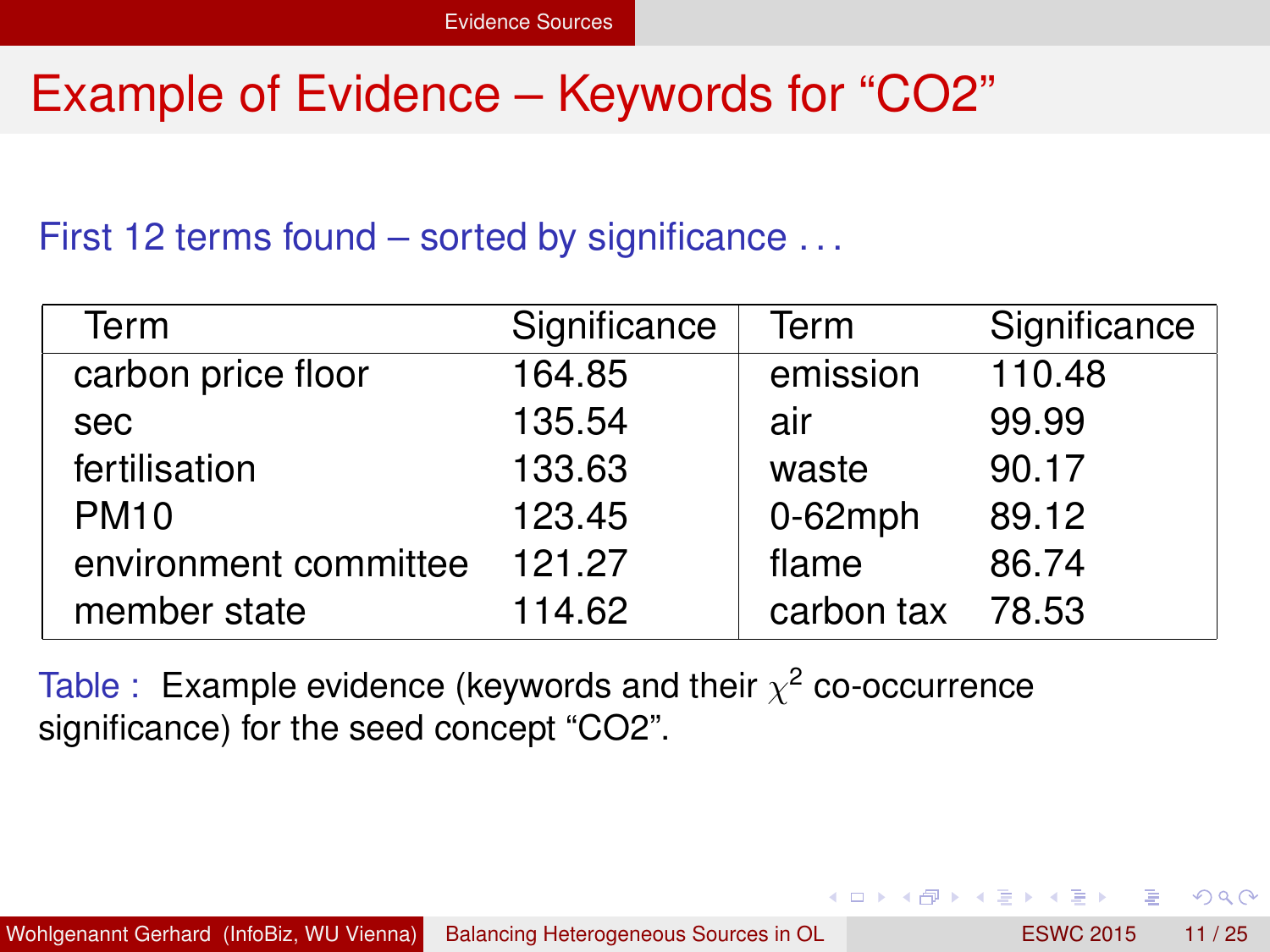## Concept Selection

- What happens?
- All collected evidence forms a semantic network, with typically  $>$  20000 labelled links between thousands of terms
- **Next step**: Select 25 concept candidates from huge number of terms
- **How?**: Spreading activation a technique for neural/associative networks

<span id="page-11-0"></span> $\Omega$ 

 $\overline{AB}$ 

医单侧 医单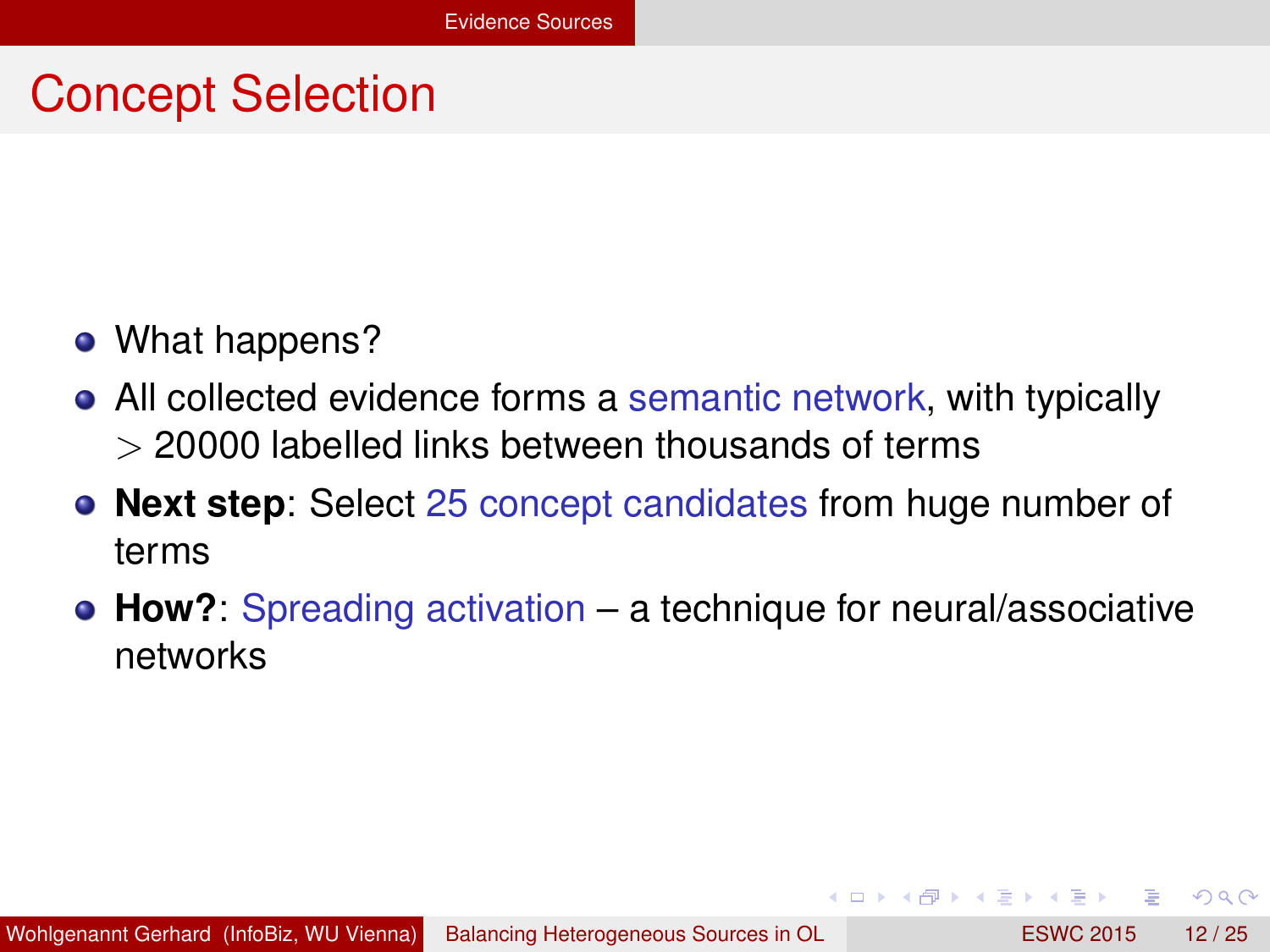#### Research Questions

- Multiple sources provide **redundancy and complementary information**.
- General assumption: Redundancy of information in different sources represents a measure of relevance and trust (Manzano-Macho et al., 2008)
- Heterogeneous sources offer the potential for higher levels of accuracy – we mainly look at the concept detection phase
- Research questions:
	- How many sources?
	- How much evidence per sources?
	- **Effect of source characteristics (quality, heterogeneity)?** ...

<span id="page-12-0"></span>(ロトイ部)→(差)→(差)→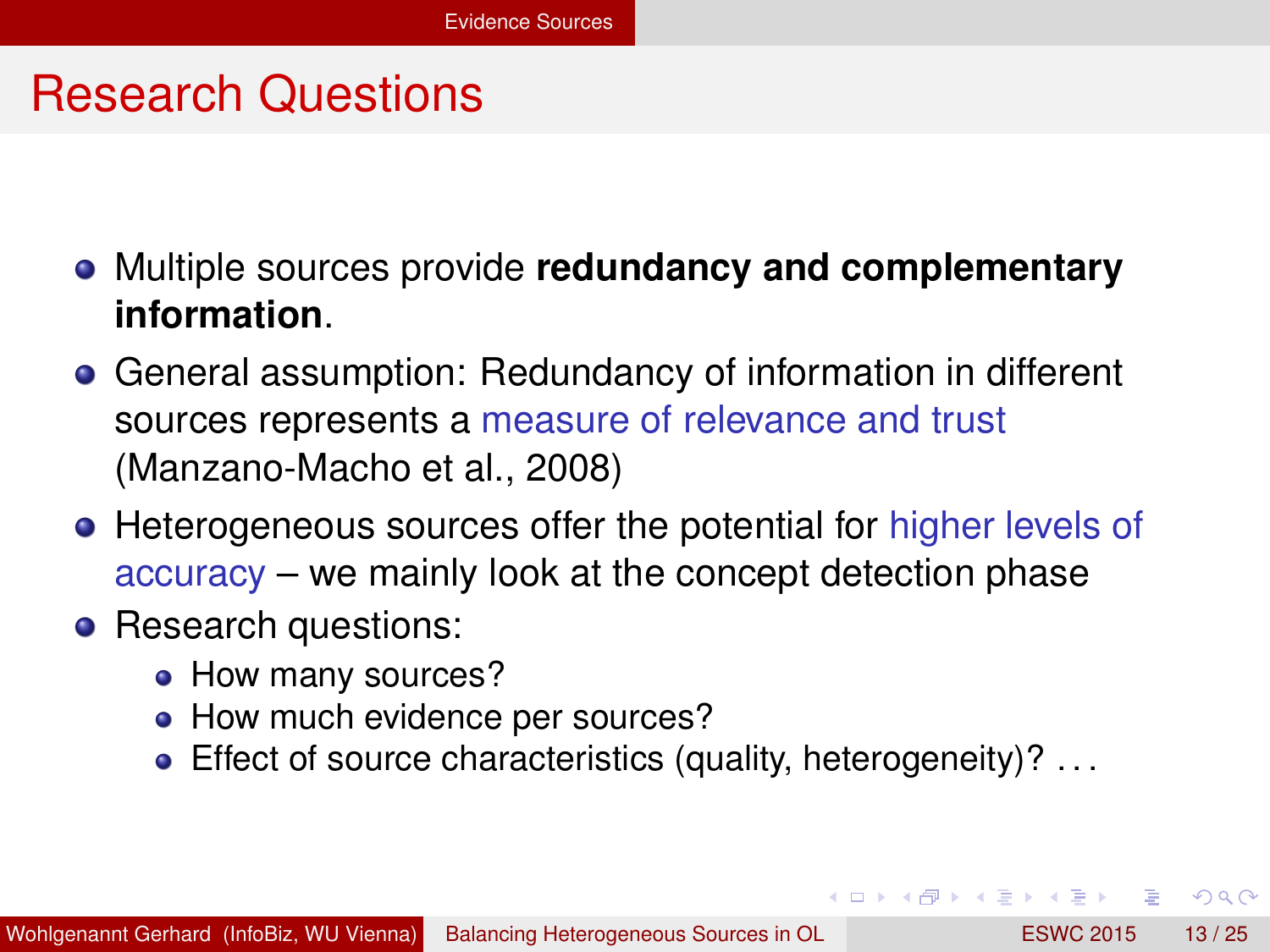## Method / Goal

- Lots of Experiments: . . . with different settings for number of sources, evidences per source, etc.
- **Goal:** try to find answers to (ontology) learning scenarios that can be generalized (at least to some point)
- As we use a simple and intuitive evidence integration logic (spreading activation) – except similar results with other integration logics

<span id="page-13-0"></span> $\Omega$ 

イロト イ押ト イヨト イヨト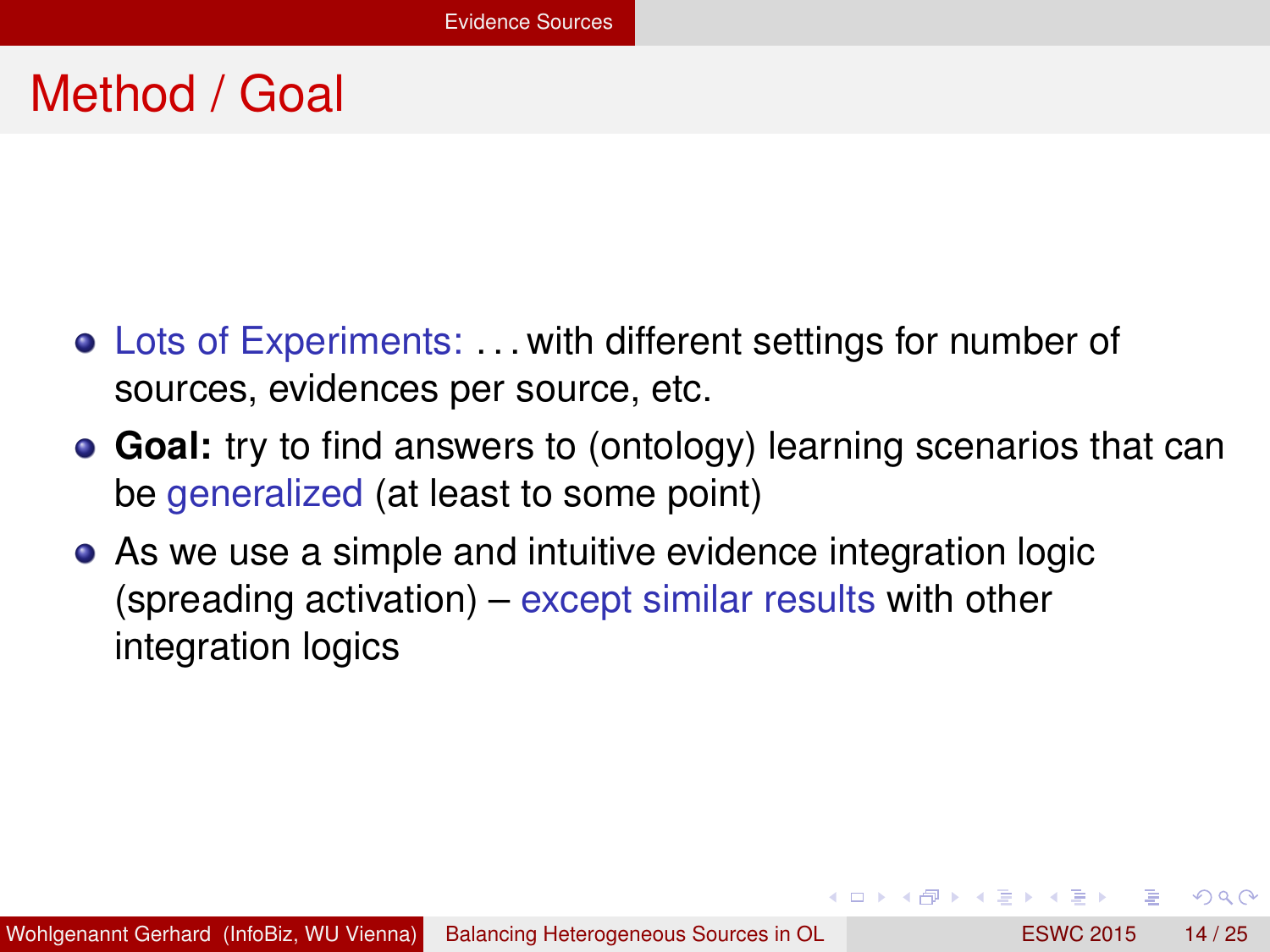#### Evaluation setup

#### 2 domains: **climate change** and **tennis**

- **Try different settings for Number of sources and Evidences used** per source  $\rightarrow$  generated ontologies for all those settings in every month between July 2013 and November 2014.
- Assessment of accuracy done by domain experts

*Accuracy* = *Relevant concept candidates generated All concept candidates generated* (1)

<span id="page-14-0"></span> $\Omega$ 

 $A \equiv A \times A \equiv$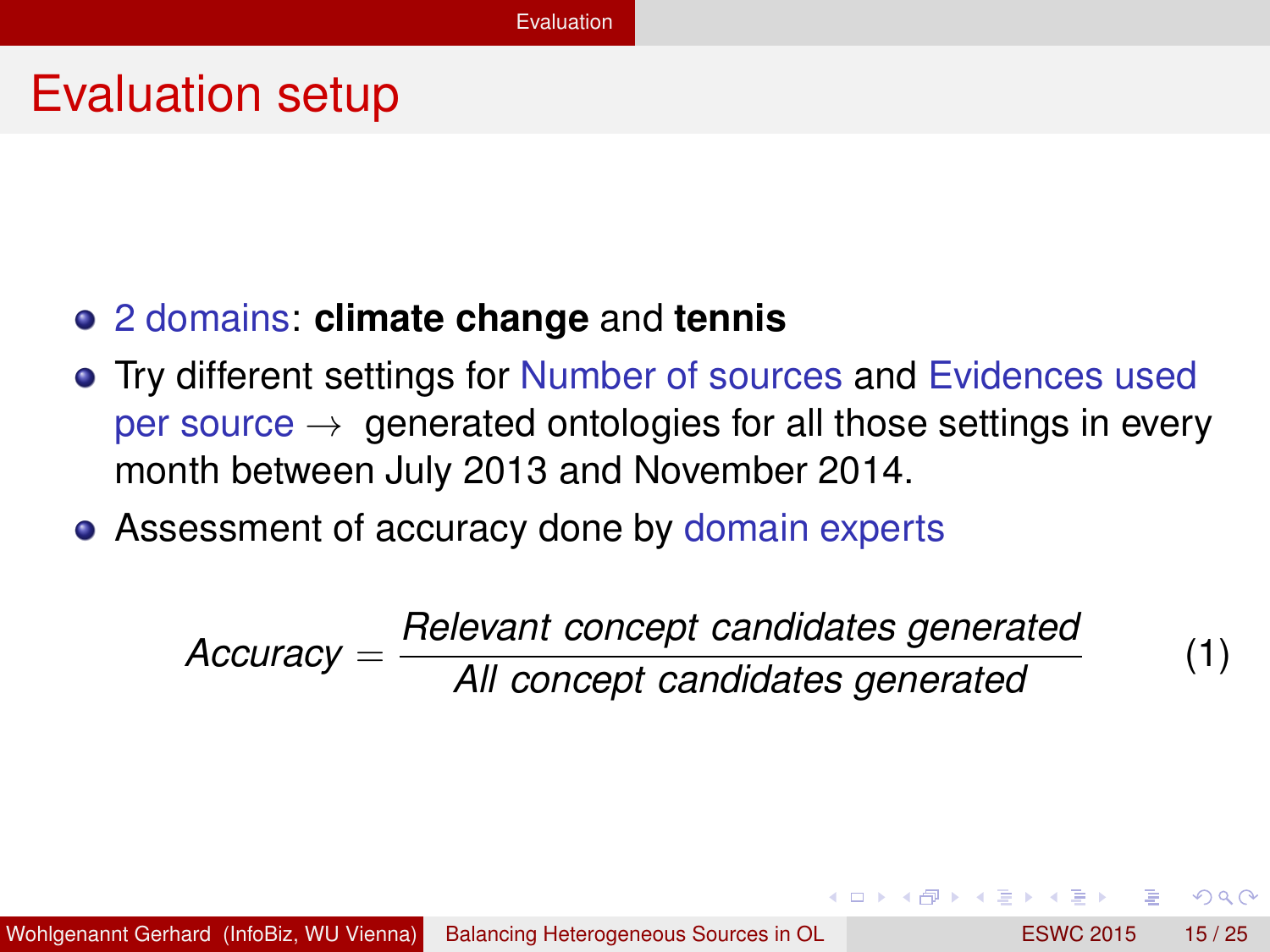# Why balancing needed anyway??

Wohlgenannt Gerhard (InfoBiz, WU Vienna) [Balancing Heterogeneous Sources in OL](#page-0-0) ESWC 2015 16/25

Þ

<span id="page-15-0"></span> $\Omega$ 

医下半面

**COLLA**  $\overline{AB}$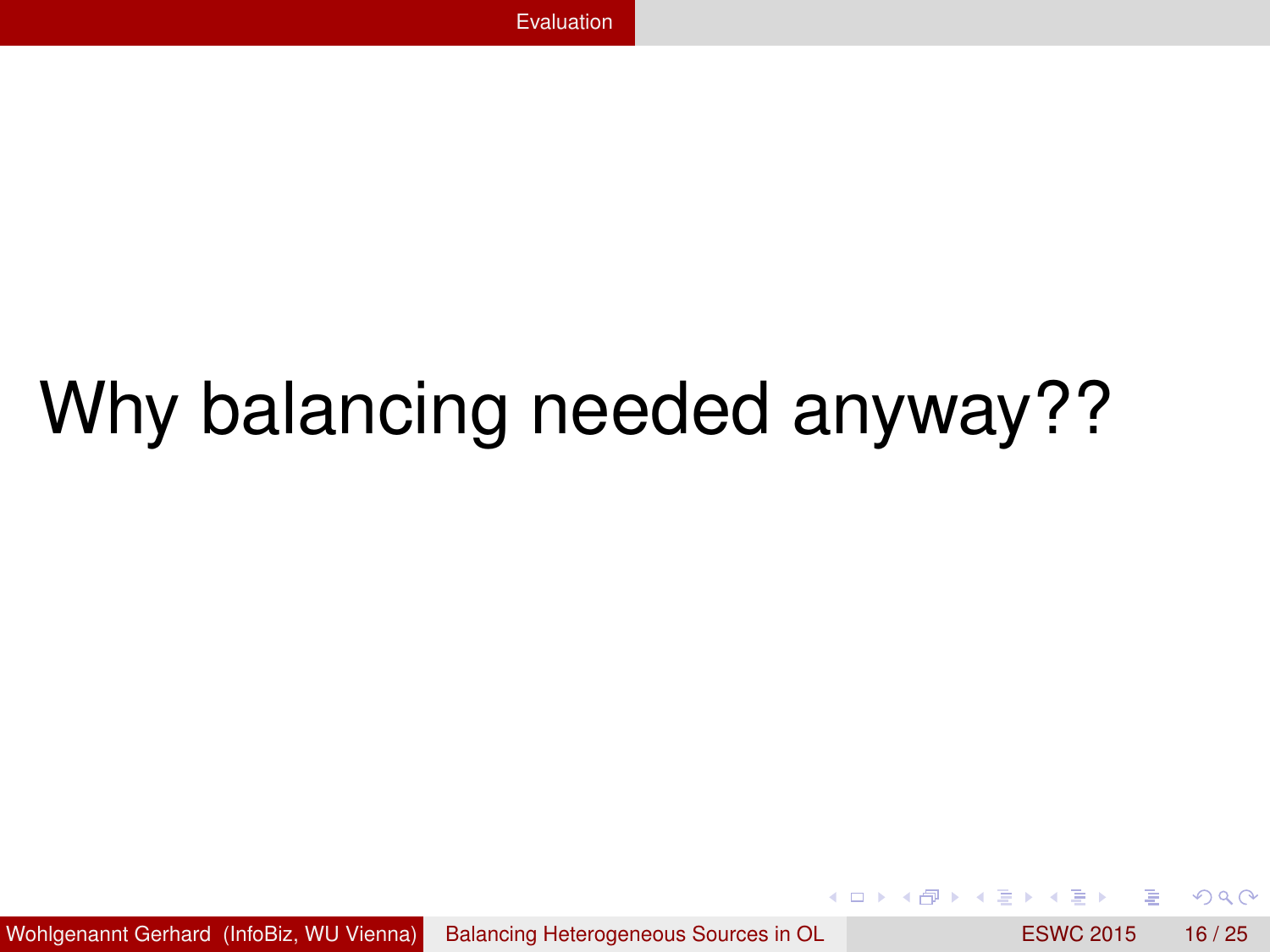## Quantity and Quality of Evidence per Source and Seed Concept

| Method:                | Avg. Num. of Evid. | Top 25 | <b>Top 100</b> | <b>Top 500</b> |
|------------------------|--------------------|--------|----------------|----------------|
| Keywords/page          | 400                | 0.31   | 0.26           | 0.12           |
| Keywords/sent.         | 200                | 0.27   | 0.19           | 0.10           |
| <b>Hearst Patterns</b> | 18                 |        | 0.15           |                |
| <b>API</b> Twitter     | 70                 |        | 0.10           |                |
| <b>API Flickr</b>      | 16                 |        | 0.18           |                |
| WordNet (Hyper)        | 15                 |        | 0.24           |                |
| WordNet (Hypo.)        | 17                 |        | 0.21           |                |
| <b>DBpedia</b>         | 13                 |        | 0.27           |                |

Table : Average number of evidence (per source and concept) and evidence quality (domain relevance) per extraction method.

<span id="page-16-0"></span>イロト イ押ト イヨト イヨト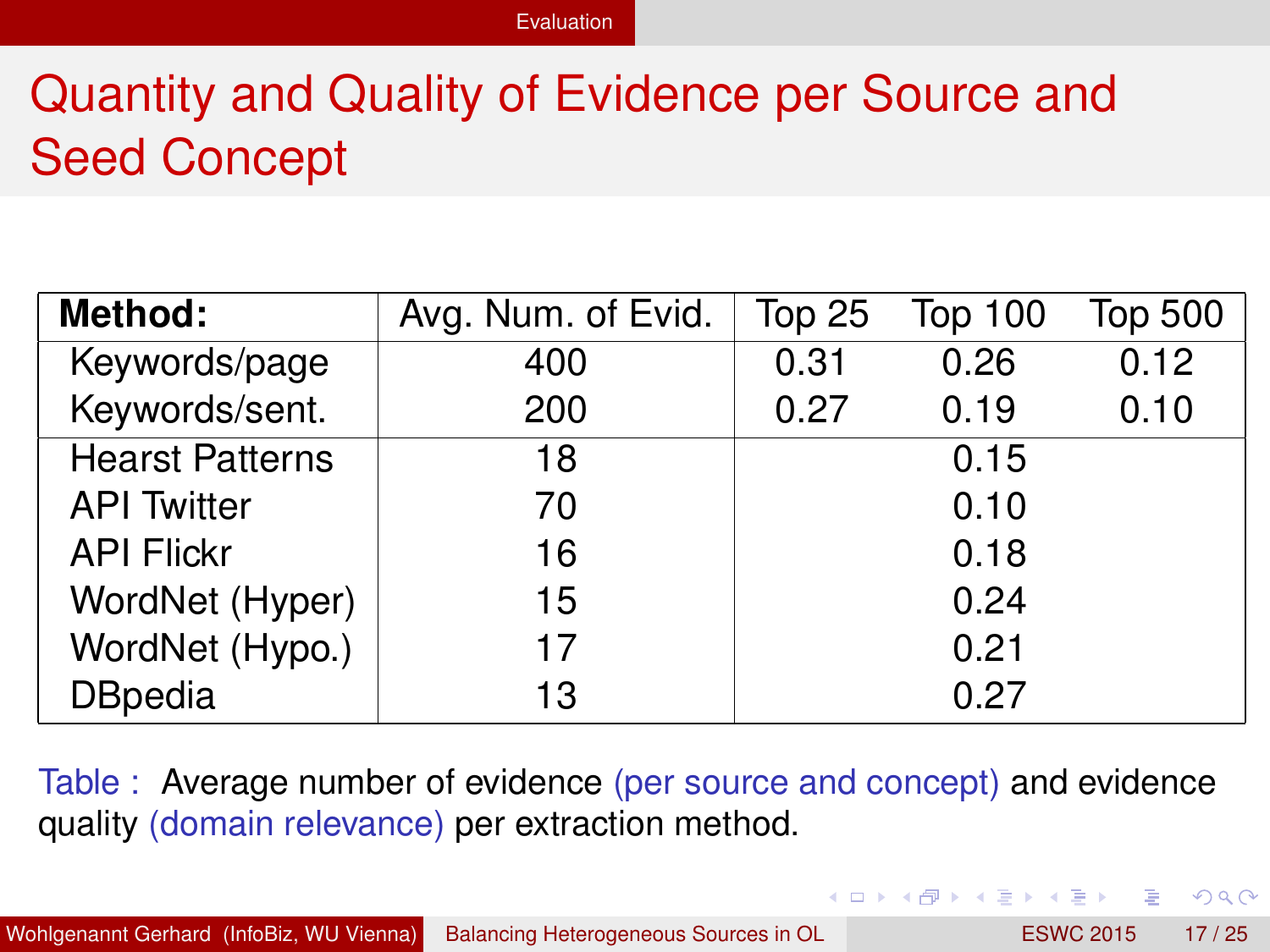#### **Experiments**

- Accuracy Regarding Number of Evidences Used per source and concept: balance number of evidences per source, save computation time, but maybe loose helpful data
- Accuracy Regarding Number of Sources: How many sources need to benefit from heterogeneity / multiple sources
- Accuracy Regarding Number of Seed Concepts: similar to number of sources

<span id="page-17-0"></span> $\Omega$ 

**REPARE** 

 $1.71 \times 1.71 \times$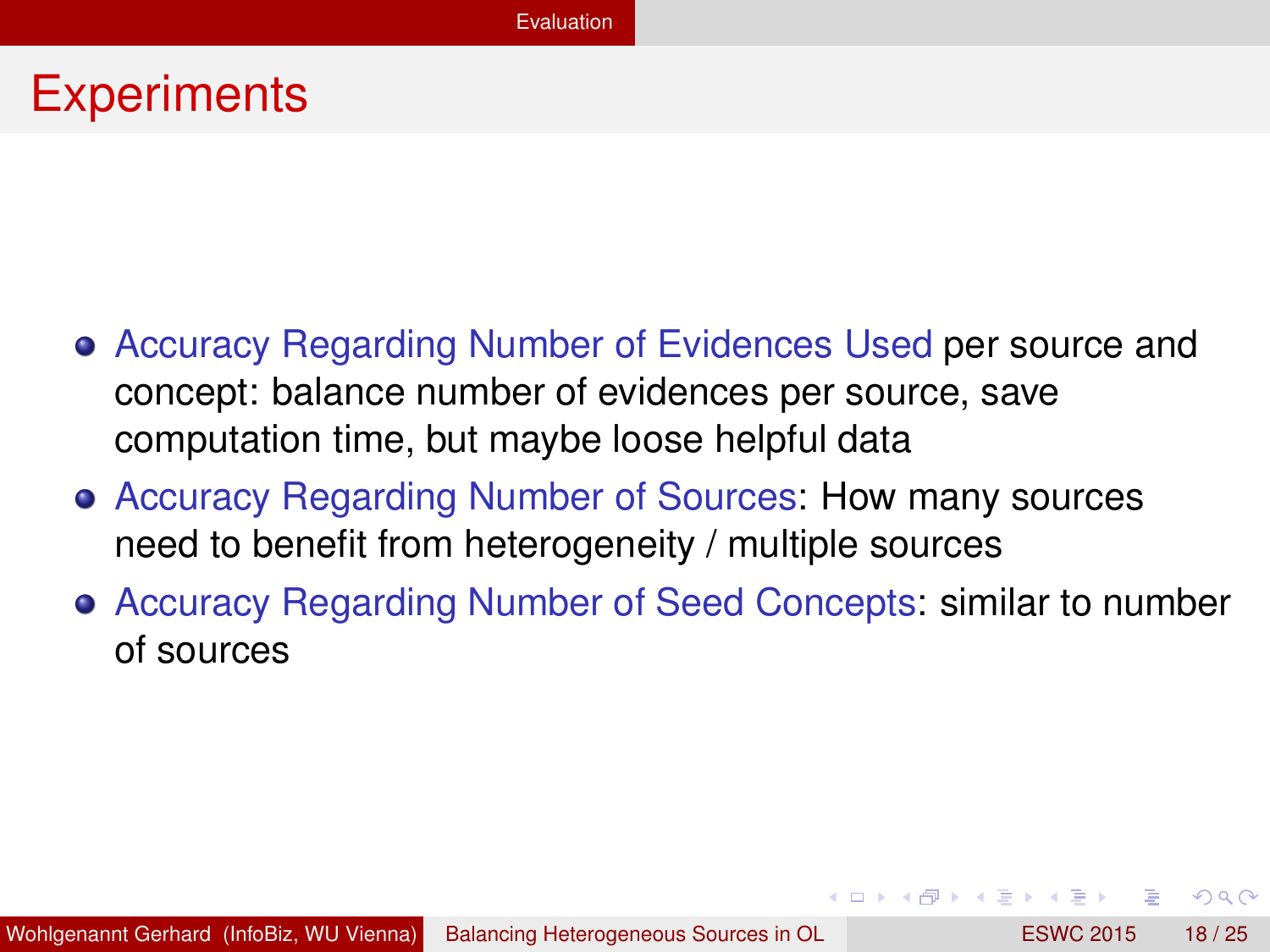## Accuracy Regarding Number of Evidences Used

| <b>No. Evidences</b> | Acc. CC | <b>Acc. Tennis</b> | Acc. Rand. Keyw. CC |
|----------------------|---------|--------------------|---------------------|
| $limit = 5$          | 56.44   | 46.80              | 52.72               |
| $limit = 10$         | 64.05   | 55.53              | 56.51               |
| $limit = 20$         | 67.57   | 60.27              | 60.98               |
| $limit = 50$         | 68.68   | 59.87              | 61.64               |
| $limit = 100$        | 67.79   | 58.27              | 62.73               |
| $limit = 200$        | 67.87   | 58.53              | 65.13               |
| $limit = 500$        | 66.39   | 57.88              | 66.01               |
| no limit             | 66.29   | 57.34              | 66.29               |

Table : Accuracy of concept detection (percentage of relevant concept candidates) for the domains of climate change (CC) and tennis – depending on evidences per source and concept.

<span id="page-18-0"></span> $\Omega$ 

イロト イ押 トイラト イラト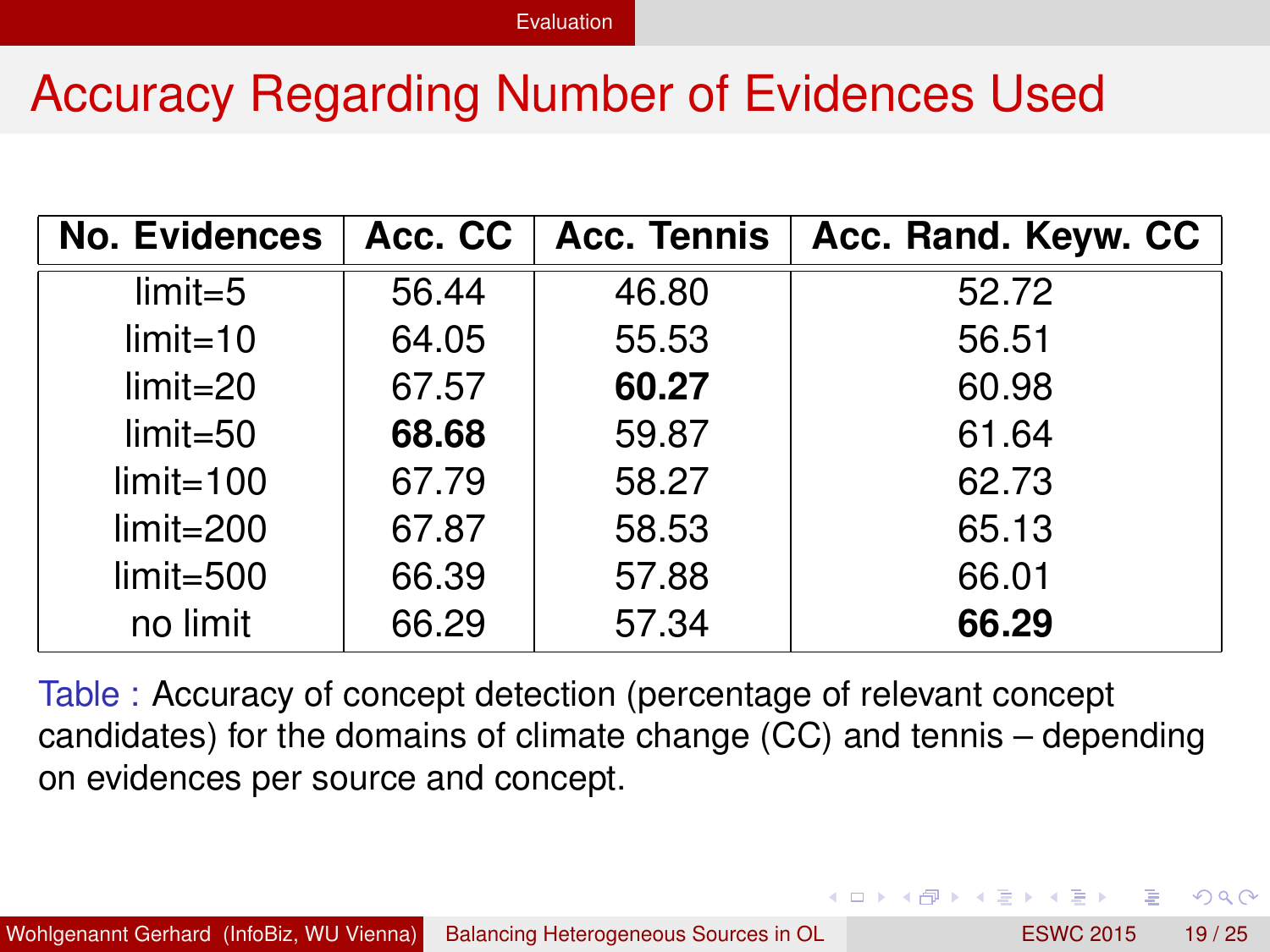#### Accuracy Regarding Number of Sources

| %Relevant        | 1 (Twitter) | 1 (UK-Keyw.) | 5 srcs | 15 srcs | 32 srcs |
|------------------|-------------|--------------|--------|---------|---------|
| CC limit=50      | 16.54       | 48.80        | 59.52  | 68.28   | 68.84   |
| CC limit=200     | 19.85       | 49.78        | 57.48  | 67.73   | 67.64   |
| Tennis limit=50  | 21.15       | 50.67        | 52.25  | 56.88   | 57.87   |
| Tennis limit=200 | 23.17       | 52.78        | 54.33  | 57.74   | 58.33   |

<span id="page-19-0"></span>Table : Accuracy of concept detection regarding the number of evidence sources ("srcs") used – for two limit-settings.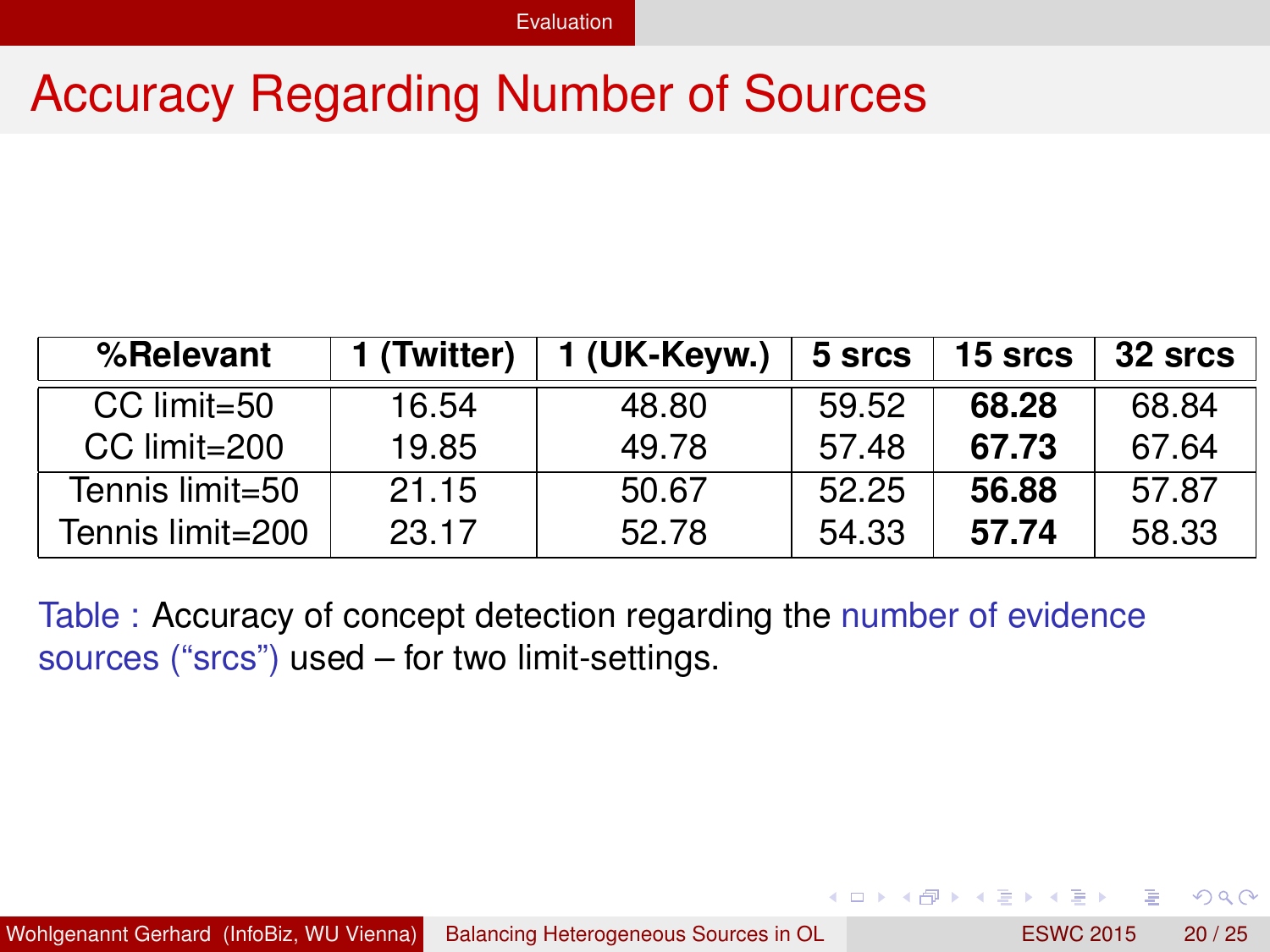### Accuracy Regarding Number of Seed Concepts

|               |       | Stage1 - 2 SC   Stage2 - ca. 18 SC   Stage3 - ca. 35 SC |       |
|---------------|-------|---------------------------------------------------------|-------|
| $limit = 5$   | 54.67 | 61.87                                                   | 56.53 |
| $limit = 50$  | 80.30 | 69.96                                                   | 55.56 |
| $limit = 200$ | 78.83 | 68.33                                                   | 56.22 |

Table : Accuracy depending on number of seed concepts (SC) and evidence limit applied.

<span id="page-20-0"></span> $\Omega$ 

イロト イ押ト イヨト イヨ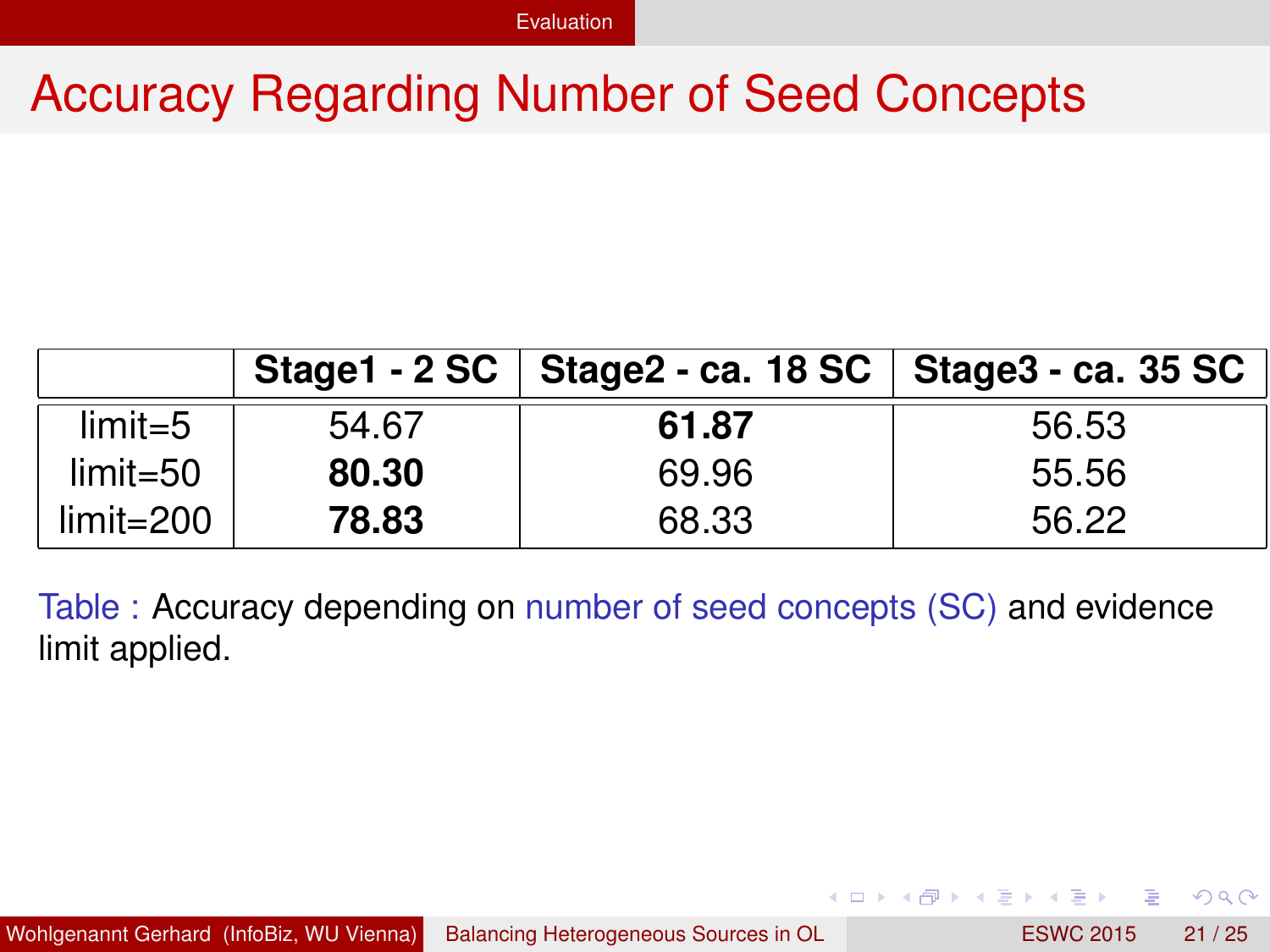### Details about Relevance Assessment

- More detailed look at concept candidates that were rated as non-relevant
- From 100 candidates rated non-relevant to the domain of climate change, 61% were in fact at least partly relevant to the domain, but very generic or too specific.
- $\bullet \rightarrow$  only 39% not relevant at all.
- <span id="page-21-0"></span>Too generic: for example: "impact", "mitigation", "issue", "policy", etc.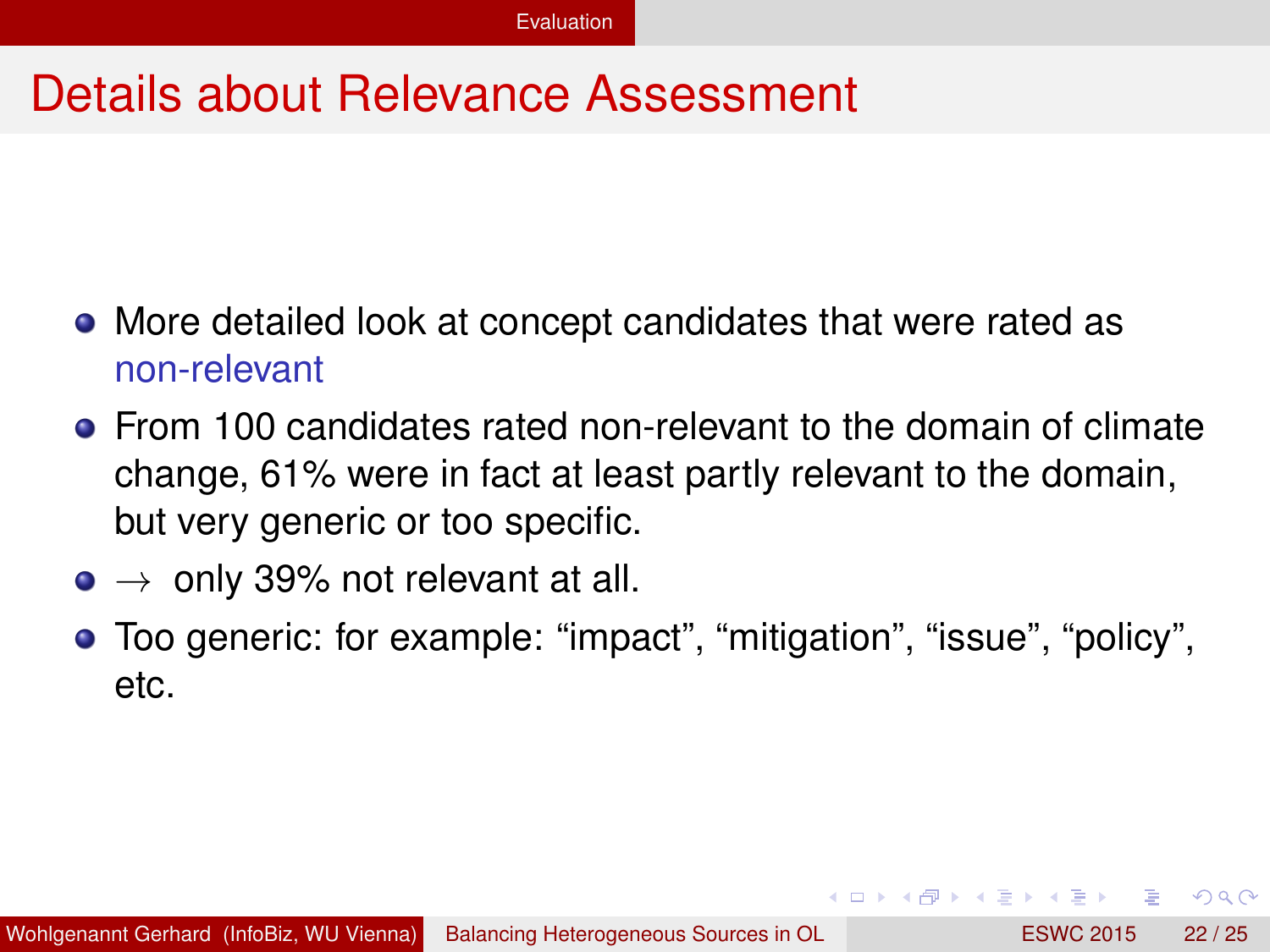#### Results & Conclusions

- A few thousand terms are enough evidence to leverage redundancy, evidence beyond that doesn't provide much benefit (esp. if sorted by expected quality).
- 10-15 heterogeneous evidence sources sufficient to gain benefits of redundancy.
- This information is helpful to set up new systems, or when needing to scale down some existing system.
- Balancing input from different sources in general more beneficial than raw number of evidence per source.

<span id="page-22-0"></span>イロト イ押 トイラト イラト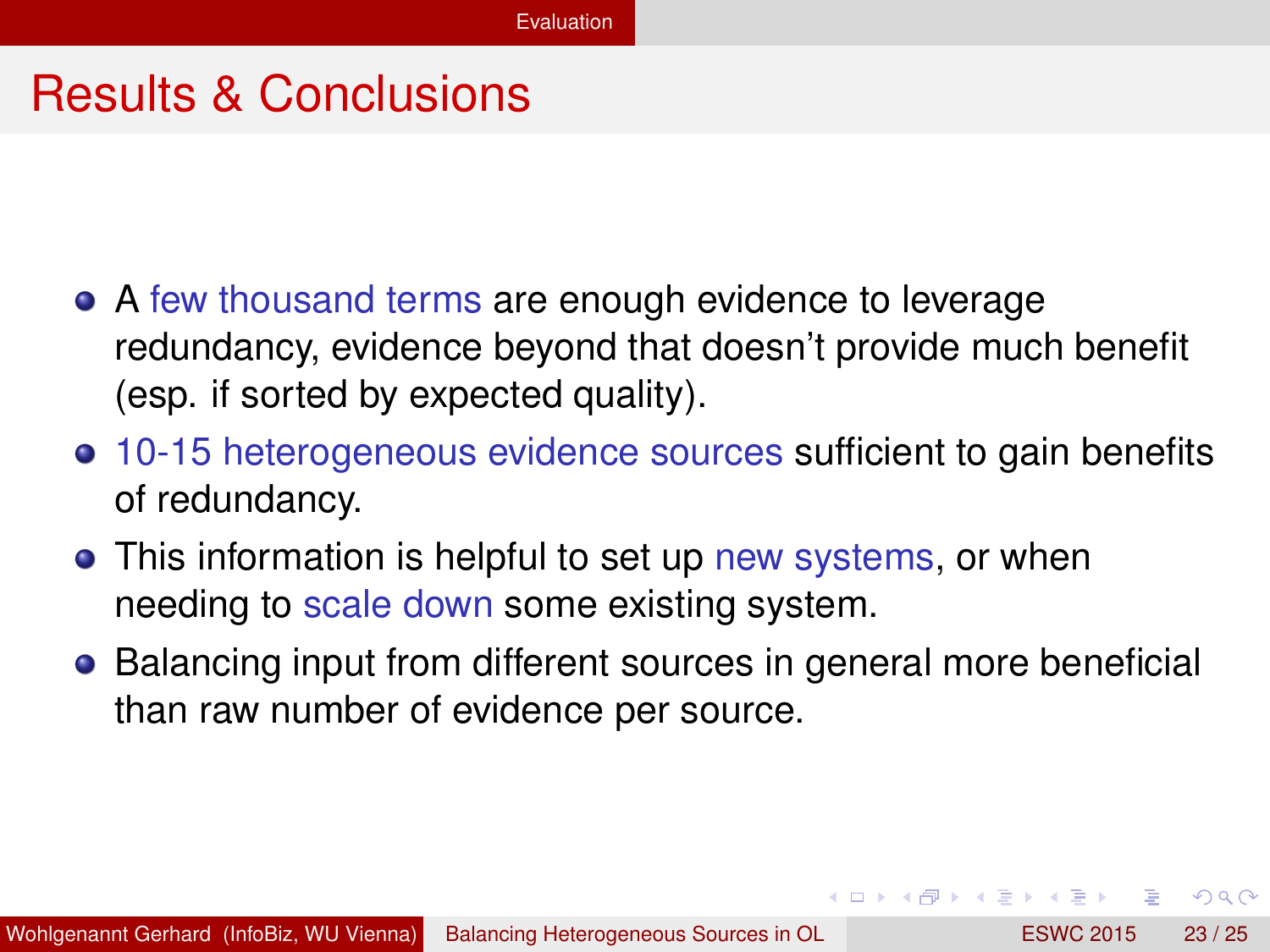## Future Work

#### **Future Work**

- More domains
- Other systems to support generalizability.
- System optimization by per **source impact**. Currently all sources have the same impact factor set in the learning algorithm. Preliminary results show that accuracy can be raised ca. 5-7% this way.

<span id="page-23-0"></span> $A \equiv 0.4 \equiv$